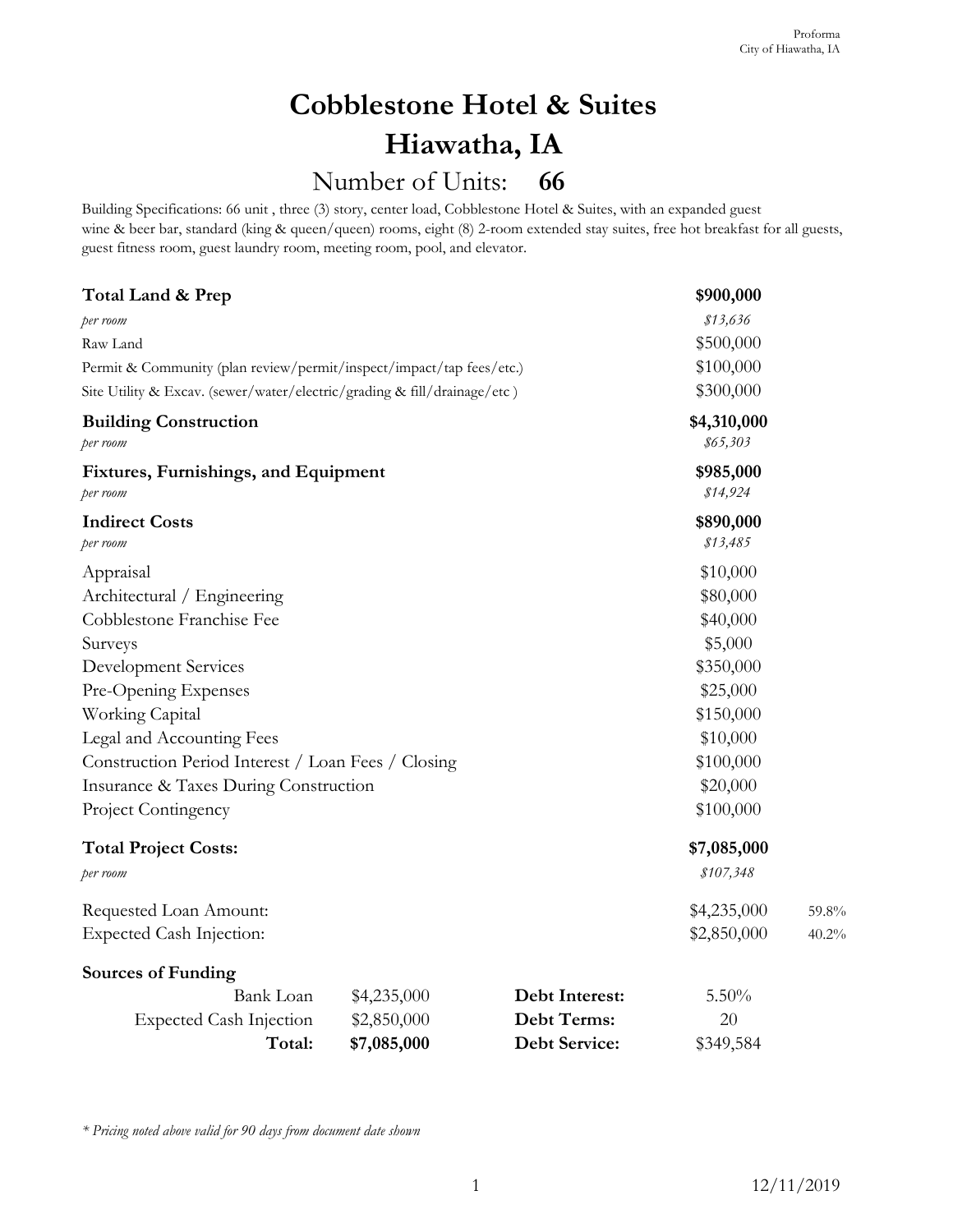|                                                        |                     |                    |                 |                  |                  |                  |                  |                  |                   |                  |                    |                   | Rooms:<br>66      |
|--------------------------------------------------------|---------------------|--------------------|-----------------|------------------|------------------|------------------|------------------|------------------|-------------------|------------------|--------------------|-------------------|-------------------|
|                                                        | January             | February           | March           | April            | May              | June             | July             | August           | September         | October          | November           | December          | TOTAI             |
| Lodging Rooms Available<br>Lodging Occupancy %         | 2,046<br>49.9%      | 1,848<br>57.6%     | 2,046<br>63.3%  | 1,980<br>72.1%   | 2,046<br>75.5%   | 1,980<br>75.9%   | 2,046<br>70.6%   | 2,046<br>65.8%   | 1,980<br>$63.2\%$ | 2,046<br>65.8%   | 1,980<br>50.6%     | 2,046<br>43.8%    | 24,090<br>62.9%   |
| Total Occ. Rooms                                       | 1,020               | 1,065              | 1,295           | 1,427            | 1,545            | 1,502            | 1,445            | 1,345            | 1,252             | 1,345            | 1,002              | 895               | 15,141            |
| Average Daily Rate                                     | \$90.16             | \$93.85            | \$93.90         | \$97.39          | \$97.15          | \$100.93         | \$99.28          | \$95.30          | \$99.09           | \$97.10          | \$98.16            | \$85.70           | \$96.15           |
| Revenue Per Available Room (REVPAR)                    | \$44.97             | \$54.09            | \$59.45         | \$70.19          | \$73.38          | \$76.56          | \$70.14          | \$62.67          | \$62.65           | \$63.85          | \$49.68            | \$37.51           | \$60.43           |
| REVENUE:<br>Guest Rooms                                | 92,001              | 99,966             | 121,633         | 138,973          | 150,129          | 151,595          | 143,499          | 128,220          | 124,055           | 130,634          | 98,360             | 76,735            | 1,455,800         |
| Meeting Room                                           | 510                 | 533                | 648             | 714              | 773              | 751              | 723              | 673              | 626               | 673              | 501                | 448               | 7,571             |
| Vending / Bar Revenue                                  | 2,551               | 2,663              | 3,239           | 3,568            | 3,864            | 3,755            | 3,614            | 3,364            | 3,130             | 3,364            | 2,505              | 2,239             | 37,853            |
| TOTAL HOTEL REVENUE                                    | 95,062              | 103,162            | 125,519         | 143,254          | 154,765          | 156,101          | 147,835          | 132,256          | 127,811           | 134,671          | 101,366            | 79,422            | 1,501,223         |
| IOTEL PAYROLL EXPENSE                                  |                     |                    |                 |                  |                  |                  |                  |                  |                   |                  |                    |                   |                   |
| Hotel Manager                                          | 5,833               | 5,833              | 5,833           | 5,833            | 5,833            | 5,833            | 5,833            | 5,833            | 5,833             | 5,833            | 5,833              | 5,833             | 70,000            |
| Housekeeping<br>Maintenance                            | 5,612<br>920        | 5,859<br>1,000     | 7,125<br>1,216  | 7,849<br>1,390   | 8,500<br>1,501   | 8,261<br>1,516   | 7,950<br>1,435   | 7,400<br>1,282   | 6,886<br>1,241    | 7,400<br>1,306   | 5,511<br>984       | 4,925<br>767      | 83,276<br>14,558  |
| Front Desk                                             | 5,520               | 5,998              | 7,298           | 8,338            | 9,008            | 9,096            | 8,610            | 7,693            | 7,443             | 7,838            | 5,902              | 4,604             | 87,348            |
| Workers Comp Insurance                                 | 447                 | 467                | 537             | 585              | 621              | 618              | 596              | 555              | 535               | 559              | 456                | 403               | 6,380             |
| Payroll Tax<br><b>FOTAL HOTEL PAYROLI</b>              | 2,236<br>20,568     | 2,336<br>21,493    | 2,684<br>24,693 | 2,926<br>26,921  | 3,105<br>28,568  | 3,088<br>28,412  | 2,978<br>27,402  | 2,776<br>25,540  | 2,675<br>24,614   | 2,797<br>25,734  | 2,279<br>20,964    | 2,016<br>18,549   | 31,898<br>293,459 |
| <b>IOTEL OPERATING EXPENSE</b>                         |                     |                    |                 |                  |                  |                  |                  |                  |                   |                  |                    |                   |                   |
| Cleaning Supplies                                      | 510                 | 533                | 648             | 714              | 773              | 751              | 723              | 673              | 626               | 673              | 501                | 448               | 7,571             |
| Laundry Supplies                                       | 765                 | 799                | 972             | 1,070            | 1,159            | 1,127            | 1,084            | 1,009            | 939               | 1,009            | 752                | 672               | 11,356            |
| Linens<br><b>Guest Supplies</b>                        | 1,020<br>1,276      | 1,065<br>1,332     | 1,295<br>1,619  | 1,427<br>1,784   | 1,545<br>1,932   | 1,502<br>1,878   | 1,445<br>1,807   | 1,345<br>1,682   | 1,252<br>1,565    | 1,345<br>1,682   | 1,002<br>1,253     | 895<br>1,119      | 15,141<br>18,926  |
| <b>Operating Supplies</b>                              | 867                 | 905                | 1,101           | 1,213            | 1,314            | 1,277            | 1,229            | 1,144            | 1,064             | 1,144            | 852                | 761               | 12,870            |
| Uniforms Expense                                       | 816                 | 852                | 1,036           | 1,142            | 1,236            | 1,202            | 1,156            | 1,076            | 1,002             | 1,076            | 802                | 716               | 12,113            |
| Repairs & Maintenance<br>Swimming Pool                 | 460<br>625          | 500<br>625         | 608<br>625      | 695<br>625       | 751<br>625       | 758<br>625       | 717<br>625       | 641<br>625       | 620<br>625        | 653<br>625       | 492<br>625         | 384<br>625        | 7,279<br>7,500    |
| Grounds/Landscaping                                    | 750                 | 1,000              | 1,000           | 500              | 500              | 500              | 500              | 500              | 500               | 500              | 500                | 750               | 7,500             |
| Franchise Fee                                          | 5,627               | 5,082              | 5,627           | 5,445            | 5,627            | 5,445            | 5,627            | 5,627            | 5,445             | 5,627            | 5,445              | 5,627             | 66,248            |
| Training Expense<br>Property Mgmt. System Expense      | 417<br>459          | 417<br>459         | 417<br>459      | 417<br>459       | 417<br>459       | 417<br>459       | 417<br>459       | 417<br>459       | 417<br>459        | 417<br>459       | 417<br>459         | 417<br>459        | 5,000<br>5,502    |
| Complimentary Breakfast                                | 4,082               | 4,261              | 5,182           | 5,708            | 6,182            | 6,008            | 5,782            | 5,382            | 5,008             | 5,382            | 4,008              | 3,582             | 60,564            |
| Travel Agent Fees                                      | 2,300               | 2,499              | 3,041           | 3,474            | 3,753            | 3,790            | 3,587            | 3,205            | 3,101             | 3,266            | 2,459              | 1,918             | 36,395            |
| Reservations Expense<br>Vending / Bar Expense          | 750<br>1,276        | 750<br>1,332       | 750<br>1,619    | 750<br>1,784     | 750<br>1,932     | 750<br>1,878     | 750<br>1,807     | 750<br>1,682     | 750<br>1,565      | 750<br>1,682     | 750<br>1,253       | 750<br>1,119      | 9,000<br>18,926   |
| Marketing / Advertising                                | 920                 | 1,000              | 1,216           | 1,390            | 1,501            | 1,516            | 1,435            | 1,282            | 1,241             | 1,306            | 984                | 767               | 14,558            |
| Utilities                                              | 6,654               | 7,221              | 8,786           | 10,028           | 10,834           | 10,927           | 10,348           | 9,258            | 8,947             | 9,427            | 7,096              | 5,560             | 105,086           |
| Cable/Internet/Phone<br>Credit Card Expense            | 5,115<br>2,139      | 5,115<br>2,321     | 5,115<br>2,824  | 5,115<br>3,223   | 5,115<br>3,482   | 5,115<br>3,512   | 5,115<br>3,326   | 5,115<br>2,976   | 5,115<br>2,876    | 5,115<br>3,030   | 5,115<br>2,281     | 5,115<br>1,787    | 61,380<br>33,778  |
| Management Fee                                         | 5,704               | 6,190              | 7,531           | 8,595            | 9,286            | 9,366            | 8,870            | 7,935            | 7,669             | 8,080            | 6,082              | 4,765             | 90,073            |
| Other Expense/Frequent Stay                            | 255                 | 266                | 324             | 357              | 386              | 376              | 361              | 336              | 313               | 336              | 251                | 224               | 3,785             |
| <b>Accounting Services</b><br>TOTAL OPERATING EXPENSES | 400<br>43,186       | 400<br>44,922      | 400<br>52,195   | 400<br>56,313    | 400<br>59,957    | 400<br>59,576    | 400<br>57,570    | 400<br>53,518    | 400<br>51,497     | 400<br>53,983    | 400<br>43,774      | 400<br>38,859     | 4,800<br>615,350  |
| Income Before Fixed Expenses                           | 31,308              | 36,747             | 48,631          | 60,019           | 66,240           | 68,113           | 62,863           | 53,198           | 51,700            | 54,954           | 36,628             | 22,014            | 592,414           |
| Gross Operating Profit (GOP)                           | 32.93%              | 35.62%             | 38.74%          | 41.90%           | 42.80%           | 43.63%           | 42.52%           | 40.22%           | 40.45%            | 40.81%           | 36.13%             | 27.72%            | 39.46%            |
| RESERVES & FIXED EXPENSES<br>Debt Service              | 29,132              | 29.132             | 29,132          | 29,132           | 29,132           | 29.132           | 29,132           | 29,132           | 29,132            | 29,132           | 29,132             | 29,132            | 349,584           |
| Real Estate Taxes (Estimates)                          | 9,750               | 9,750              | 9,750           | 9,750            | 9,750            | 9,750            | 9,750            | 9,750            | 9,750             | 9,750            | 9,750              | 9,750             | 116,995           |
| Insurance                                              | 2,310               | 2,310              | 2,310           | 2,310            | 2,310            | 2,310            | 2,310            | 2,310            | 2,310             | 2,310            | 2,310              | 2,310             | 27,720            |
| Reserves For Replacement<br>TOTAL RESERVES & FIXED     | 951<br>42,142       | 1,032<br>42,223    | 1,255<br>42,447 | 1,433<br>42,624  | 1,548<br>42,739  | 1,561<br>42,753  | 1,478<br>42,670  | 1,323<br>42,514  | 1,278<br>42,470   | 1,347<br>42,538  | 1,014<br>42,205    | 794<br>41,986     | 15,012<br>509,312 |
|                                                        |                     |                    |                 |                  |                  |                  |                  |                  |                   |                  |                    |                   |                   |
| NET OPERATING INCOME (NOI)<br>NET CASH FLOW            | 18,297<br>(10, 835) | 23,655<br>(5, 477) | 35,316<br>6,184 | 46,527<br>17,395 | 52,632<br>23,500 | 54,493<br>25,361 | 49,325<br>20,193 | 39,816<br>10,684 | 38,362<br>9,230   | 41,547<br>12,415 | 23,555<br>(5, 577) | 9,160<br>(19,972) | 432,687<br>83,103 |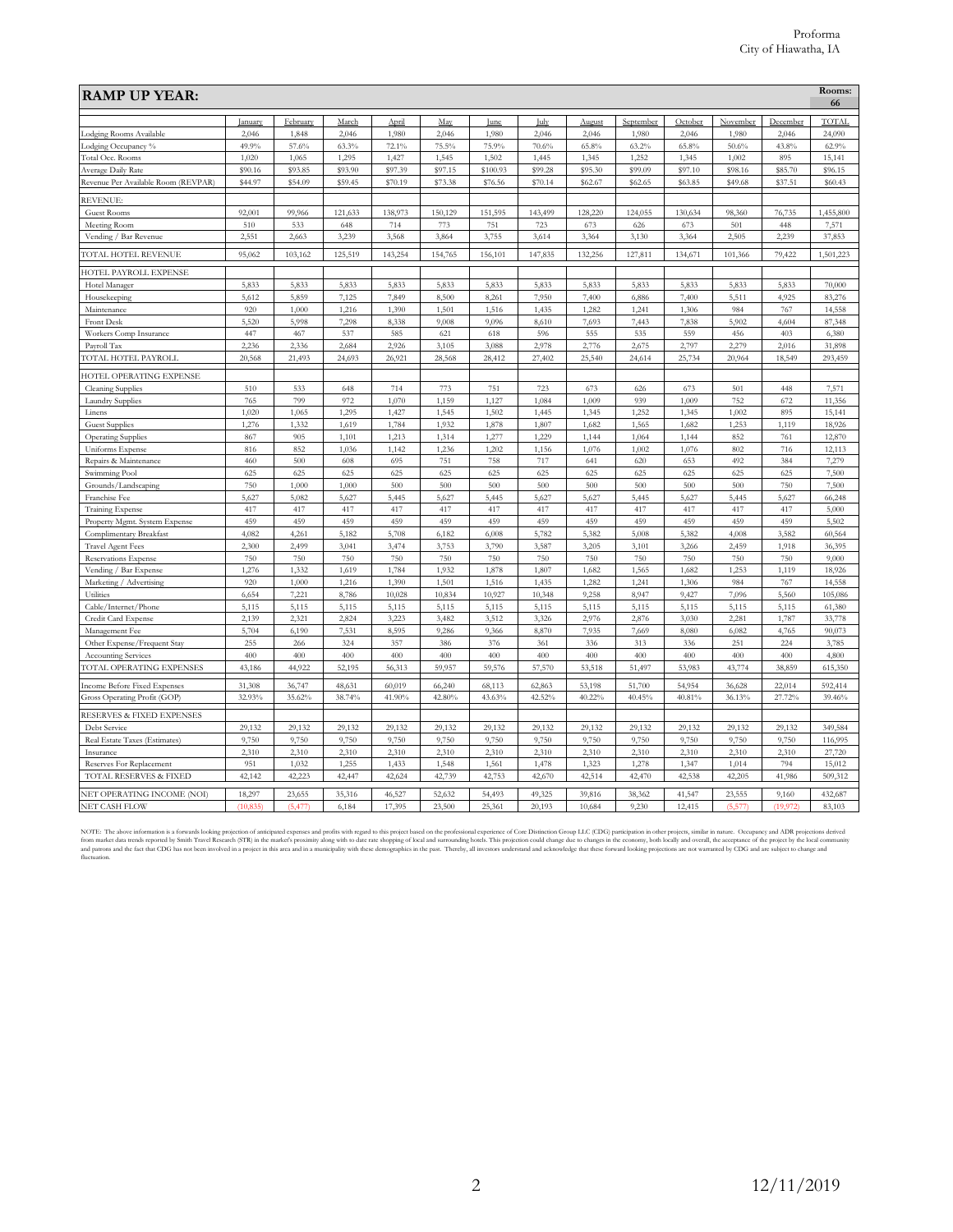|                   |                                                                                                                                                                                                                                              |                                                                                                                                                                                              |                                                                                                                                                                                                                                                     |                                                                                                                                                                                       |                                                                                                                                                                                                                                                    | Numbers projected and compared to similar markets for a hotel with the following rooms:                                                                                                                                              |                                                                                                                                                                                                                                                    |                                                                                                                                                                                       |                                                                                                                                                                                                                                        |                                                                                                                                                                                      |                                                                                                                                                                                   | Rooms:<br>66                                                                                                                                                                    |
|-------------------|----------------------------------------------------------------------------------------------------------------------------------------------------------------------------------------------------------------------------------------------|----------------------------------------------------------------------------------------------------------------------------------------------------------------------------------------------|-----------------------------------------------------------------------------------------------------------------------------------------------------------------------------------------------------------------------------------------------------|---------------------------------------------------------------------------------------------------------------------------------------------------------------------------------------|----------------------------------------------------------------------------------------------------------------------------------------------------------------------------------------------------------------------------------------------------|--------------------------------------------------------------------------------------------------------------------------------------------------------------------------------------------------------------------------------------|----------------------------------------------------------------------------------------------------------------------------------------------------------------------------------------------------------------------------------------------------|---------------------------------------------------------------------------------------------------------------------------------------------------------------------------------------|----------------------------------------------------------------------------------------------------------------------------------------------------------------------------------------------------------------------------------------|--------------------------------------------------------------------------------------------------------------------------------------------------------------------------------------|-----------------------------------------------------------------------------------------------------------------------------------------------------------------------------------|---------------------------------------------------------------------------------------------------------------------------------------------------------------------------------|
| January           | February                                                                                                                                                                                                                                     | March                                                                                                                                                                                        | April                                                                                                                                                                                                                                               | May                                                                                                                                                                                   | June                                                                                                                                                                                                                                               | July                                                                                                                                                                                                                                 | August                                                                                                                                                                                                                                             | September                                                                                                                                                                             | October                                                                                                                                                                                                                                | November                                                                                                                                                                             | December                                                                                                                                                                          | TOTAL                                                                                                                                                                           |
| 2,046             | 1,848                                                                                                                                                                                                                                        | 2,046                                                                                                                                                                                        | 1,980                                                                                                                                                                                                                                               | 2,046                                                                                                                                                                                 | 1,980                                                                                                                                                                                                                                              | 2,046                                                                                                                                                                                                                                | 2,046                                                                                                                                                                                                                                              | 1,980                                                                                                                                                                                 | 2,046                                                                                                                                                                                                                                  | 1,980                                                                                                                                                                                | 2,046                                                                                                                                                                             | 24,090                                                                                                                                                                          |
| 59.9%<br>1,225    | 67.6%                                                                                                                                                                                                                                        | 73.3%                                                                                                                                                                                        | 82.1%                                                                                                                                                                                                                                               | 85.5%                                                                                                                                                                                 | 85.9%                                                                                                                                                                                                                                              | 80.6%                                                                                                                                                                                                                                | 75.8%                                                                                                                                                                                                                                              | 73.2%                                                                                                                                                                                 | 75.8%                                                                                                                                                                                                                                  | 60.6%                                                                                                                                                                                | 53.8%                                                                                                                                                                             | 72.9%                                                                                                                                                                           |
| \$92.95           | 1,250<br>\$96.75                                                                                                                                                                                                                             | 1,500<br>\$96.80                                                                                                                                                                             | 1,625<br>\$100.40                                                                                                                                                                                                                                   | 1,750<br>\$100.15                                                                                                                                                                     | 1,700<br>\$104.05                                                                                                                                                                                                                                  | 1,650<br>\$102.35                                                                                                                                                                                                                    | 1,550<br>\$98.25                                                                                                                                                                                                                                   | 1,450<br>\$102.15                                                                                                                                                                     | 1,550<br>\$100.10                                                                                                                                                                                                                      | 1,200<br>\$101.20                                                                                                                                                                    | 1,100<br>\$88.35                                                                                                                                                                  | 17,550<br>\$99.05                                                                                                                                                               |
| \$55.65           | \$65.44                                                                                                                                                                                                                                      | \$70.97                                                                                                                                                                                      | \$82.40                                                                                                                                                                                                                                             | \$85.66                                                                                                                                                                               | \$89.34                                                                                                                                                                                                                                            | \$82.54                                                                                                                                                                                                                              | \$74.43                                                                                                                                                                                                                                            | \$74.81                                                                                                                                                                               | \$75.83                                                                                                                                                                                                                                | \$61.33                                                                                                                                                                              | \$47.50                                                                                                                                                                           | \$72.16                                                                                                                                                                         |
|                   |                                                                                                                                                                                                                                              |                                                                                                                                                                                              |                                                                                                                                                                                                                                                     |                                                                                                                                                                                       |                                                                                                                                                                                                                                                    |                                                                                                                                                                                                                                      |                                                                                                                                                                                                                                                    |                                                                                                                                                                                       |                                                                                                                                                                                                                                        |                                                                                                                                                                                      |                                                                                                                                                                                   |                                                                                                                                                                                 |
| 113,864           | 120,938                                                                                                                                                                                                                                      | 145,200                                                                                                                                                                                      | 163,150                                                                                                                                                                                                                                             | 175,263                                                                                                                                                                               | 176,885                                                                                                                                                                                                                                            | 168,878                                                                                                                                                                                                                              | 152,288                                                                                                                                                                                                                                            | 148,118                                                                                                                                                                               | 155,155                                                                                                                                                                                                                                | 121,440                                                                                                                                                                              | 97,185                                                                                                                                                                            | 1,738,361                                                                                                                                                                       |
| 613               | 625                                                                                                                                                                                                                                          | 750                                                                                                                                                                                          | 813                                                                                                                                                                                                                                                 | 875                                                                                                                                                                                   | 850                                                                                                                                                                                                                                                | 825                                                                                                                                                                                                                                  | 775                                                                                                                                                                                                                                                | 725                                                                                                                                                                                   | 775                                                                                                                                                                                                                                    | 600                                                                                                                                                                                  | 550                                                                                                                                                                               | 8,775                                                                                                                                                                           |
|                   |                                                                                                                                                                                                                                              |                                                                                                                                                                                              |                                                                                                                                                                                                                                                     |                                                                                                                                                                                       |                                                                                                                                                                                                                                                    |                                                                                                                                                                                                                                      |                                                                                                                                                                                                                                                    |                                                                                                                                                                                       |                                                                                                                                                                                                                                        |                                                                                                                                                                                      |                                                                                                                                                                                   | 52,650                                                                                                                                                                          |
| 118,151           | 125,313                                                                                                                                                                                                                                      | 150,450                                                                                                                                                                                      | 168,838                                                                                                                                                                                                                                             | 181,388                                                                                                                                                                               | 182,835                                                                                                                                                                                                                                            | 174,653                                                                                                                                                                                                                              | 157,713                                                                                                                                                                                                                                            | 153,193                                                                                                                                                                               | 160,580                                                                                                                                                                                                                                | 125,640                                                                                                                                                                              | 101,035                                                                                                                                                                           | 1,799,786                                                                                                                                                                       |
|                   |                                                                                                                                                                                                                                              |                                                                                                                                                                                              |                                                                                                                                                                                                                                                     |                                                                                                                                                                                       |                                                                                                                                                                                                                                                    |                                                                                                                                                                                                                                      |                                                                                                                                                                                                                                                    |                                                                                                                                                                                       |                                                                                                                                                                                                                                        |                                                                                                                                                                                      |                                                                                                                                                                                   |                                                                                                                                                                                 |
| 5,417             | 5,417                                                                                                                                                                                                                                        | 5,417                                                                                                                                                                                        | 5,417                                                                                                                                                                                                                                               | 5,417                                                                                                                                                                                 | 5,417                                                                                                                                                                                                                                              | 5,417                                                                                                                                                                                                                                | 5,417                                                                                                                                                                                                                                              | 5,417                                                                                                                                                                                 | 5,417                                                                                                                                                                                                                                  | 5,417                                                                                                                                                                                | 5,417                                                                                                                                                                             | 65,000                                                                                                                                                                          |
|                   |                                                                                                                                                                                                                                              |                                                                                                                                                                                              |                                                                                                                                                                                                                                                     |                                                                                                                                                                                       |                                                                                                                                                                                                                                                    |                                                                                                                                                                                                                                      |                                                                                                                                                                                                                                                    |                                                                                                                                                                                       |                                                                                                                                                                                                                                        |                                                                                                                                                                                      |                                                                                                                                                                                   | 87,750                                                                                                                                                                          |
|                   |                                                                                                                                                                                                                                              |                                                                                                                                                                                              |                                                                                                                                                                                                                                                     |                                                                                                                                                                                       |                                                                                                                                                                                                                                                    |                                                                                                                                                                                                                                      |                                                                                                                                                                                                                                                    |                                                                                                                                                                                       |                                                                                                                                                                                                                                        |                                                                                                                                                                                      |                                                                                                                                                                                   | 17,384<br>86,918                                                                                                                                                                |
| 1,139             | 1,209                                                                                                                                                                                                                                        | 1,452                                                                                                                                                                                        | 1,632                                                                                                                                                                                                                                               | 1,753                                                                                                                                                                                 | 1,769                                                                                                                                                                                                                                              | 1,689                                                                                                                                                                                                                                | 1,523                                                                                                                                                                                                                                              | 1,481                                                                                                                                                                                 | 1,552                                                                                                                                                                                                                                  | 1,214                                                                                                                                                                                | 972                                                                                                                                                                               | 17,384                                                                                                                                                                          |
| 488               | 503                                                                                                                                                                                                                                          | 577                                                                                                                                                                                          | 624                                                                                                                                                                                                                                                 | 661                                                                                                                                                                                   | 657                                                                                                                                                                                                                                                | 637                                                                                                                                                                                                                                  | 596                                                                                                                                                                                                                                                | 576                                                                                                                                                                                   | 601                                                                                                                                                                                                                                    | 498                                                                                                                                                                                  | 443                                                                                                                                                                               | 6,861                                                                                                                                                                           |
| 2,500             |                                                                                                                                                                                                                                              | 2,957                                                                                                                                                                                        | 3,198                                                                                                                                                                                                                                               | 3,387                                                                                                                                                                                 | 3,370                                                                                                                                                                                                                                              | 3,266                                                                                                                                                                                                                                | 3,053                                                                                                                                                                                                                                              | 2,951                                                                                                                                                                                 | 3,079                                                                                                                                                                                                                                  | 2,552                                                                                                                                                                                | 2,270                                                                                                                                                                             | 35,162                                                                                                                                                                          |
|                   |                                                                                                                                                                                                                                              |                                                                                                                                                                                              |                                                                                                                                                                                                                                                     |                                                                                                                                                                                       |                                                                                                                                                                                                                                                    |                                                                                                                                                                                                                                      |                                                                                                                                                                                                                                                    |                                                                                                                                                                                       |                                                                                                                                                                                                                                        |                                                                                                                                                                                      |                                                                                                                                                                                   | 316,458                                                                                                                                                                         |
|                   |                                                                                                                                                                                                                                              |                                                                                                                                                                                              |                                                                                                                                                                                                                                                     |                                                                                                                                                                                       |                                                                                                                                                                                                                                                    |                                                                                                                                                                                                                                      |                                                                                                                                                                                                                                                    |                                                                                                                                                                                       |                                                                                                                                                                                                                                        |                                                                                                                                                                                      |                                                                                                                                                                                   |                                                                                                                                                                                 |
|                   |                                                                                                                                                                                                                                              |                                                                                                                                                                                              |                                                                                                                                                                                                                                                     |                                                                                                                                                                                       |                                                                                                                                                                                                                                                    |                                                                                                                                                                                                                                      |                                                                                                                                                                                                                                                    |                                                                                                                                                                                       |                                                                                                                                                                                                                                        |                                                                                                                                                                                      |                                                                                                                                                                                   | 8,775<br>13,163                                                                                                                                                                 |
| 1,225             | 1,250                                                                                                                                                                                                                                        | 1,500                                                                                                                                                                                        | 1,625                                                                                                                                                                                                                                               | 1,750                                                                                                                                                                                 | 1,700                                                                                                                                                                                                                                              | 1,650                                                                                                                                                                                                                                | 1,550                                                                                                                                                                                                                                              | 1,450                                                                                                                                                                                 | 1,550                                                                                                                                                                                                                                  | 1,200                                                                                                                                                                                | 1,100                                                                                                                                                                             | 17,550                                                                                                                                                                          |
| 1,531             | 1,563                                                                                                                                                                                                                                        | 1,875                                                                                                                                                                                        | 2,031                                                                                                                                                                                                                                               | 2,188                                                                                                                                                                                 | 2,125                                                                                                                                                                                                                                              | 2,063                                                                                                                                                                                                                                | 1,938                                                                                                                                                                                                                                              | 1,813                                                                                                                                                                                 | 1,938                                                                                                                                                                                                                                  | 1,500                                                                                                                                                                                | 1,375                                                                                                                                                                             | 21,938                                                                                                                                                                          |
| 1,041             | 1,063                                                                                                                                                                                                                                        | 1,275                                                                                                                                                                                        | 1,381                                                                                                                                                                                                                                               | 1,488                                                                                                                                                                                 | 1,445                                                                                                                                                                                                                                              | 1,403                                                                                                                                                                                                                                | 1,318                                                                                                                                                                                                                                              | 1,233                                                                                                                                                                                 | 1,318                                                                                                                                                                                                                                  | 1,020                                                                                                                                                                                | 935                                                                                                                                                                               | 14,918                                                                                                                                                                          |
|                   |                                                                                                                                                                                                                                              |                                                                                                                                                                                              |                                                                                                                                                                                                                                                     |                                                                                                                                                                                       |                                                                                                                                                                                                                                                    |                                                                                                                                                                                                                                      |                                                                                                                                                                                                                                                    |                                                                                                                                                                                       |                                                                                                                                                                                                                                        |                                                                                                                                                                                      |                                                                                                                                                                                   | 13,038<br>7,500                                                                                                                                                                 |
|                   |                                                                                                                                                                                                                                              |                                                                                                                                                                                              |                                                                                                                                                                                                                                                     |                                                                                                                                                                                       |                                                                                                                                                                                                                                                    |                                                                                                                                                                                                                                      |                                                                                                                                                                                                                                                    |                                                                                                                                                                                       |                                                                                                                                                                                                                                        |                                                                                                                                                                                      |                                                                                                                                                                                   | 7,500                                                                                                                                                                           |
| 5,627             | 5,082                                                                                                                                                                                                                                        | 5,627                                                                                                                                                                                        | 5,445                                                                                                                                                                                                                                               | 5,627                                                                                                                                                                                 | 5,445                                                                                                                                                                                                                                              | 5,627                                                                                                                                                                                                                                | 5,627                                                                                                                                                                                                                                              | 5,445                                                                                                                                                                                 | 5,627                                                                                                                                                                                                                                  | 5,445                                                                                                                                                                                | 5,627                                                                                                                                                                             | 66,248                                                                                                                                                                          |
| 459               | 459                                                                                                                                                                                                                                          | 459                                                                                                                                                                                          | 459                                                                                                                                                                                                                                                 | 459                                                                                                                                                                                   | 459                                                                                                                                                                                                                                                | 459                                                                                                                                                                                                                                  | 459                                                                                                                                                                                                                                                | 459                                                                                                                                                                                   | 459                                                                                                                                                                                                                                    | 459                                                                                                                                                                                  | 459                                                                                                                                                                               | 5,502                                                                                                                                                                           |
|                   |                                                                                                                                                                                                                                              |                                                                                                                                                                                              |                                                                                                                                                                                                                                                     |                                                                                                                                                                                       |                                                                                                                                                                                                                                                    |                                                                                                                                                                                                                                      |                                                                                                                                                                                                                                                    |                                                                                                                                                                                       |                                                                                                                                                                                                                                        |                                                                                                                                                                                      |                                                                                                                                                                                   | 70,200                                                                                                                                                                          |
|                   |                                                                                                                                                                                                                                              |                                                                                                                                                                                              |                                                                                                                                                                                                                                                     |                                                                                                                                                                                       |                                                                                                                                                                                                                                                    |                                                                                                                                                                                                                                      |                                                                                                                                                                                                                                                    |                                                                                                                                                                                       |                                                                                                                                                                                                                                        |                                                                                                                                                                                      |                                                                                                                                                                                   | 43,459<br>9,000                                                                                                                                                                 |
| 1,838             | 1,875                                                                                                                                                                                                                                        | 2,250                                                                                                                                                                                        | 2,438                                                                                                                                                                                                                                               | 2,625                                                                                                                                                                                 | 2,550                                                                                                                                                                                                                                              | 2,475                                                                                                                                                                                                                                | 2,325                                                                                                                                                                                                                                              | 2,175                                                                                                                                                                                 | 2,325                                                                                                                                                                                                                                  | 1,800                                                                                                                                                                                | 1,650                                                                                                                                                                             | 26,325                                                                                                                                                                          |
| 626               | 665                                                                                                                                                                                                                                          | 799                                                                                                                                                                                          | 897                                                                                                                                                                                                                                                 | 964                                                                                                                                                                                   | 973                                                                                                                                                                                                                                                | 929                                                                                                                                                                                                                                  | 838                                                                                                                                                                                                                                                | 815                                                                                                                                                                                   | 853                                                                                                                                                                                                                                    | 668                                                                                                                                                                                  | 535                                                                                                                                                                               | 9,561                                                                                                                                                                           |
|                   |                                                                                                                                                                                                                                              |                                                                                                                                                                                              |                                                                                                                                                                                                                                                     |                                                                                                                                                                                       |                                                                                                                                                                                                                                                    |                                                                                                                                                                                                                                      |                                                                                                                                                                                                                                                    |                                                                                                                                                                                       |                                                                                                                                                                                                                                        |                                                                                                                                                                                      |                                                                                                                                                                                   | 107,987                                                                                                                                                                         |
|                   |                                                                                                                                                                                                                                              |                                                                                                                                                                                              |                                                                                                                                                                                                                                                     |                                                                                                                                                                                       |                                                                                                                                                                                                                                                    |                                                                                                                                                                                                                                      |                                                                                                                                                                                                                                                    |                                                                                                                                                                                       |                                                                                                                                                                                                                                        |                                                                                                                                                                                      |                                                                                                                                                                                   | 60,225<br>40,495                                                                                                                                                                |
| 7,089             | 7,519                                                                                                                                                                                                                                        | 9,027                                                                                                                                                                                        | 10,130                                                                                                                                                                                                                                              | 10,883                                                                                                                                                                                | 10,970                                                                                                                                                                                                                                             | 10,479                                                                                                                                                                                                                               | 9,463                                                                                                                                                                                                                                              | 9,192                                                                                                                                                                                 | 9,635                                                                                                                                                                                                                                  | 7,538                                                                                                                                                                                | 6,062                                                                                                                                                                             | 107,987                                                                                                                                                                         |
| 306               | 313                                                                                                                                                                                                                                          | 375                                                                                                                                                                                          | 406                                                                                                                                                                                                                                                 | 438                                                                                                                                                                                   | 425                                                                                                                                                                                                                                                | 413                                                                                                                                                                                                                                  | 388                                                                                                                                                                                                                                                | 363                                                                                                                                                                                   | 388                                                                                                                                                                                                                                    | 300                                                                                                                                                                                  | 275                                                                                                                                                                               | 4,388                                                                                                                                                                           |
| 400               | 400                                                                                                                                                                                                                                          | 400                                                                                                                                                                                          | 400                                                                                                                                                                                                                                                 | 400                                                                                                                                                                                   | 400                                                                                                                                                                                                                                                | 400                                                                                                                                                                                                                                  | 400                                                                                                                                                                                                                                                | 400                                                                                                                                                                                   | 400                                                                                                                                                                                                                                    | 400                                                                                                                                                                                  | 400                                                                                                                                                                               | 4,800                                                                                                                                                                           |
|                   |                                                                                                                                                                                                                                              |                                                                                                                                                                                              |                                                                                                                                                                                                                                                     |                                                                                                                                                                                       |                                                                                                                                                                                                                                                    |                                                                                                                                                                                                                                      |                                                                                                                                                                                                                                                    |                                                                                                                                                                                       |                                                                                                                                                                                                                                        |                                                                                                                                                                                      |                                                                                                                                                                                   | 660,557                                                                                                                                                                         |
| 48,390            | 54,084                                                                                                                                                                                                                                       | 67,753                                                                                                                                                                                       | 80,253                                                                                                                                                                                                                                              | 87,247                                                                                                                                                                                | 89,435                                                                                                                                                                                                                                             | 83,816                                                                                                                                                                                                                               | 72,846                                                                                                                                                                                                                                             | 71,398                                                                                                                                                                                | 74,965                                                                                                                                                                                                                                 | 54,906                                                                                                                                                                               | 37,677                                                                                                                                                                            | 822,771                                                                                                                                                                         |
|                   |                                                                                                                                                                                                                                              |                                                                                                                                                                                              |                                                                                                                                                                                                                                                     |                                                                                                                                                                                       |                                                                                                                                                                                                                                                    |                                                                                                                                                                                                                                      |                                                                                                                                                                                                                                                    |                                                                                                                                                                                       |                                                                                                                                                                                                                                        |                                                                                                                                                                                      |                                                                                                                                                                                   | 45.71%                                                                                                                                                                          |
|                   |                                                                                                                                                                                                                                              |                                                                                                                                                                                              |                                                                                                                                                                                                                                                     |                                                                                                                                                                                       |                                                                                                                                                                                                                                                    |                                                                                                                                                                                                                                      |                                                                                                                                                                                                                                                    |                                                                                                                                                                                       |                                                                                                                                                                                                                                        |                                                                                                                                                                                      |                                                                                                                                                                                   |                                                                                                                                                                                 |
|                   |                                                                                                                                                                                                                                              |                                                                                                                                                                                              |                                                                                                                                                                                                                                                     |                                                                                                                                                                                       |                                                                                                                                                                                                                                                    |                                                                                                                                                                                                                                      |                                                                                                                                                                                                                                                    |                                                                                                                                                                                       |                                                                                                                                                                                                                                        |                                                                                                                                                                                      |                                                                                                                                                                                   | 349,584<br>116,995                                                                                                                                                              |
|                   |                                                                                                                                                                                                                                              |                                                                                                                                                                                              |                                                                                                                                                                                                                                                     |                                                                                                                                                                                       |                                                                                                                                                                                                                                                    |                                                                                                                                                                                                                                      |                                                                                                                                                                                                                                                    |                                                                                                                                                                                       |                                                                                                                                                                                                                                        |                                                                                                                                                                                      |                                                                                                                                                                                   | 27,720                                                                                                                                                                          |
| 1,182             | 1,253                                                                                                                                                                                                                                        | 1,505                                                                                                                                                                                        | 1,688                                                                                                                                                                                                                                               | 1,814                                                                                                                                                                                 | 1,828                                                                                                                                                                                                                                              | 1,747                                                                                                                                                                                                                                | 1,577                                                                                                                                                                                                                                              | 1,532                                                                                                                                                                                 | 1,606                                                                                                                                                                                                                                  | 1,256                                                                                                                                                                                | 1,010                                                                                                                                                                             | 17,998                                                                                                                                                                          |
| 42,373            | 42,445                                                                                                                                                                                                                                       | 42,696                                                                                                                                                                                       | 42,880                                                                                                                                                                                                                                              | 43,005                                                                                                                                                                                | 43,020                                                                                                                                                                                                                                             | 42,938                                                                                                                                                                                                                               | 42,769                                                                                                                                                                                                                                             | 42,724                                                                                                                                                                                | 42,797                                                                                                                                                                                                                                 | 42,448                                                                                                                                                                               | 42,202                                                                                                                                                                            | 512,297                                                                                                                                                                         |
| 35,149            | 40,772                                                                                                                                                                                                                                       | 54,189                                                                                                                                                                                       | 66,505                                                                                                                                                                                                                                              | 73,373                                                                                                                                                                                | 75,547                                                                                                                                                                                                                                             | 70,010                                                                                                                                                                                                                               | 59,210                                                                                                                                                                                                                                             | 57,807                                                                                                                                                                                | 61,299                                                                                                                                                                                                                                 | 41,590                                                                                                                                                                               | 24,607                                                                                                                                                                            | 660,058                                                                                                                                                                         |
| 6,017             | 11,640                                                                                                                                                                                                                                       | 25,057                                                                                                                                                                                       | 37,373                                                                                                                                                                                                                                              | 44,241                                                                                                                                                                                | 46,415                                                                                                                                                                                                                                             | 40,878                                                                                                                                                                                                                               | 30,078                                                                                                                                                                                                                                             | 28,675                                                                                                                                                                                | 32,167                                                                                                                                                                                                                                 | 12,458                                                                                                                                                                               | (4,525)                                                                                                                                                                           | 310,474                                                                                                                                                                         |
|                   |                                                                                                                                                                                                                                              |                                                                                                                                                                                              |                                                                                                                                                                                                                                                     |                                                                                                                                                                                       |                                                                                                                                                                                                                                                    |                                                                                                                                                                                                                                      |                                                                                                                                                                                                                                                    |                                                                                                                                                                                       |                                                                                                                                                                                                                                        |                                                                                                                                                                                      |                                                                                                                                                                                   |                                                                                                                                                                                 |
|                   |                                                                                                                                                                                                                                              |                                                                                                                                                                                              |                                                                                                                                                                                                                                                     |                                                                                                                                                                                       |                                                                                                                                                                                                                                                    |                                                                                                                                                                                                                                      |                                                                                                                                                                                                                                                    |                                                                                                                                                                                       |                                                                                                                                                                                                                                        |                                                                                                                                                                                      |                                                                                                                                                                                   |                                                                                                                                                                                 |
|                   |                                                                                                                                                                                                                                              |                                                                                                                                                                                              |                                                                                                                                                                                                                                                     |                                                                                                                                                                                       |                                                                                                                                                                                                                                                    |                                                                                                                                                                                                                                      |                                                                                                                                                                                                                                                    |                                                                                                                                                                                       |                                                                                                                                                                                                                                        |                                                                                                                                                                                      |                                                                                                                                                                                   |                                                                                                                                                                                 |
|                   |                                                                                                                                                                                                                                              |                                                                                                                                                                                              |                                                                                                                                                                                                                                                     |                                                                                                                                                                                       |                                                                                                                                                                                                                                                    |                                                                                                                                                                                                                                      |                                                                                                                                                                                                                                                    |                                                                                                                                                                                       |                                                                                                                                                                                                                                        |                                                                                                                                                                                      |                                                                                                                                                                                   |                                                                                                                                                                                 |
| 72.9%             |                                                                                                                                                                                                                                              | 73.6%                                                                                                                                                                                        |                                                                                                                                                                                                                                                     | 75.1%                                                                                                                                                                                 |                                                                                                                                                                                                                                                    | 77.0%                                                                                                                                                                                                                                |                                                                                                                                                                                                                                                    | 77.0%                                                                                                                                                                                 |                                                                                                                                                                                                                                        |                                                                                                                                                                                      |                                                                                                                                                                                   |                                                                                                                                                                                 |
| 17,550            |                                                                                                                                                                                                                                              | 17,726                                                                                                                                                                                       |                                                                                                                                                                                                                                                     | 18,080                                                                                                                                                                                |                                                                                                                                                                                                                                                    | 18,550                                                                                                                                                                                                                               |                                                                                                                                                                                                                                                    | 18,550                                                                                                                                                                                |                                                                                                                                                                                                                                        |                                                                                                                                                                                      |                                                                                                                                                                                   |                                                                                                                                                                                 |
|                   |                                                                                                                                                                                                                                              |                                                                                                                                                                                              |                                                                                                                                                                                                                                                     |                                                                                                                                                                                       |                                                                                                                                                                                                                                                    |                                                                                                                                                                                                                                      |                                                                                                                                                                                                                                                    |                                                                                                                                                                                       |                                                                                                                                                                                                                                        |                                                                                                                                                                                      |                                                                                                                                                                                   |                                                                                                                                                                                 |
|                   |                                                                                                                                                                                                                                              |                                                                                                                                                                                              |                                                                                                                                                                                                                                                     |                                                                                                                                                                                       |                                                                                                                                                                                                                                                    |                                                                                                                                                                                                                                      |                                                                                                                                                                                                                                                    |                                                                                                                                                                                       |                                                                                                                                                                                                                                        |                                                                                                                                                                                      |                                                                                                                                                                                   |                                                                                                                                                                                 |
| 1,738,361         | 96.6%                                                                                                                                                                                                                                        | 1,790,860                                                                                                                                                                                    | 96.6%                                                                                                                                                                                                                                               | 1,863,210                                                                                                                                                                             | 96.5%                                                                                                                                                                                                                                              | 1,930,771                                                                                                                                                                                                                            | 96.5%                                                                                                                                                                                                                                              | 1,950,078                                                                                                                                                                             | 96.4%                                                                                                                                                                                                                                  |                                                                                                                                                                                      |                                                                                                                                                                                   |                                                                                                                                                                                 |
| 8,775             | 0.5%                                                                                                                                                                                                                                         | 10,635                                                                                                                                                                                       | 0.6%                                                                                                                                                                                                                                                | 12,656                                                                                                                                                                                | 0.7%                                                                                                                                                                                                                                               | 14,840                                                                                                                                                                                                                               | 0.7%                                                                                                                                                                                                                                               | 16,695                                                                                                                                                                                | $0.8\%$                                                                                                                                                                                                                                |                                                                                                                                                                                      |                                                                                                                                                                                   |                                                                                                                                                                                 |
|                   | 2.9%                                                                                                                                                                                                                                         | 53,177                                                                                                                                                                                       | 2.9%                                                                                                                                                                                                                                                | 54,240                                                                                                                                                                                | 2.8%                                                                                                                                                                                                                                               | 55,650                                                                                                                                                                                                                               | 2.8%                                                                                                                                                                                                                                               | 55,650                                                                                                                                                                                | 2.8%                                                                                                                                                                                                                                   |                                                                                                                                                                                      |                                                                                                                                                                                   |                                                                                                                                                                                 |
| 52,650<br>======= |                                                                                                                                                                                                                                              | $=$ $=$ $=$ $=$ $=$ $=$ $=$                                                                                                                                                                  | 100.0                                                                                                                                                                                                                                               | =======<br>1,930,107                                                                                                                                                                  | 100.0                                                                                                                                                                                                                                              | $=$<br>2,001,261                                                                                                                                                                                                                     | 100.0                                                                                                                                                                                                                                              | $=$<br>2,022,424                                                                                                                                                                      | 100.0                                                                                                                                                                                                                                  |                                                                                                                                                                                      |                                                                                                                                                                                   |                                                                                                                                                                                 |
|                   | 3,675<br>6,125<br>1,139<br>5,693<br>22,500<br>613<br>919<br>854<br>625<br>750<br>4,900<br>2,847<br>750<br>7,089<br>5,115<br>2,658<br>47,261<br>40.96%<br>29,132<br>9.750<br>2,310<br>YEAR <sub>1</sub><br><b>AMOUNT</b><br>24,090<br>\$99.05 | 3,750<br>6,250<br>1,209<br>6,047<br>2,579<br>23,215<br>625<br>938<br>907<br>625<br>1,000<br>5,000<br>3,023<br>750<br>7,519<br>4,620<br>2,820<br>48,013<br>43.16%<br>29,132<br>9.750<br>2,310 | 4,500<br>7,500<br>1,452<br>7,260<br>26,615<br>750<br>1,125<br>1,089<br>625<br>1,000<br>6,000<br>3,630<br>750<br>9,027<br>5,115<br>3,385<br>56,082<br>45.03%<br>29,132<br>9.750<br>2,310<br>YEAR <sub>2</sub><br><b>AMOUNT</b><br>24,090<br>\$101.03 | 4,875<br>8,125<br>1,632<br>8,158<br>28,784<br>813<br>1,219<br>1,224<br>625<br>500<br>6,500<br>4,079<br>750<br>10,130<br>4,950<br>3,799<br>59,800<br>47.53%<br>29,132<br>9750<br>2,310 | 5,250<br>8,750<br>1,753<br>8,763<br>30,483<br>875<br>1,313<br>1,314<br>625<br>500<br>7,000<br>4,382<br>750<br>10,883<br>5,115<br>4,081<br>63,658<br>48.10%<br>29,132<br>0.750<br>2,310<br>YEAR <sub>3</sub><br><b>AMOUNT</b><br>24,090<br>\$103.05 | 5,100<br>8,500<br>1,769<br>8,844<br>30,326<br>850<br>1,275<br>1,327<br>625<br>500<br>6,800<br>4,422<br>750<br>10,970<br>4,950<br>4,114<br>63,074<br>48.92%<br>29,132<br>0.750<br>2,310<br><b>Five Year Numbers Projected Summary</b> | 4,950<br>8,250<br>1,689<br>8,444<br>29,391<br>825<br>1,238<br>1,267<br>625<br>500<br>6,600<br>4,222<br>750<br>10,479<br>5,115<br>3,930<br>61,445<br>47.99%<br>29,132<br>0.750<br>2,310<br>YEAR <sub>4</sub><br><b>AMOUNT</b><br>24,090<br>\$104.08 | 4,650<br>7,750<br>1,523<br>7,614<br>27,475<br>775<br>1,163<br>1,142<br>625<br>500<br>6,200<br>3,807<br>750<br>9,463<br>5,115<br>3,549<br>57,391<br>46.19%<br>29,132<br>0.750<br>2,310 | 4,350<br>7,250<br>1,481<br>7,406<br>26,562<br>725<br>1,088<br>1,111<br>625<br>500<br>5,800<br>3,703<br>750<br>9,192<br>4,950<br>3,447<br>55,232<br>46.61%<br>29,132<br>0.750<br>2,310<br>YEAR 5<br><b>AMOUNT</b><br>24,090<br>\$105.12 | 4,650<br>7,750<br>1,552<br>7,758<br>27,707<br>775<br>1,163<br>1,164<br>625<br>500<br>6,200<br>3,879<br>750<br>9,635<br>5,115<br>3,613<br>57,909<br>46.68%<br>29,132<br>9750<br>2,310 | 3,600<br>6,000<br>1,214<br>6,072<br>22,967<br>600<br>900<br>911<br>625<br>500<br>4,800<br>3,036<br>750<br>7,538<br>4,950<br>2,827<br>47,767<br>43.70%<br>29,132<br>9.750<br>2,310 | 3,300<br>5,500<br>972<br>4,859<br>20,433<br>550<br>825<br>729<br>625<br>750<br>4,400<br>2,430<br>750<br>6,062<br>5,115<br>2,273<br>42,926<br>37.29%<br>29,132<br>0.750<br>2,310 |

|                         |                   |       |                   |       | <b>Five Year Numbers Projected Summary</b> |       |                   |       |                   |       |
|-------------------------|-------------------|-------|-------------------|-------|--------------------------------------------|-------|-------------------|-------|-------------------|-------|
|                         | YEAR <sub>1</sub> |       | YEAR <sub>2</sub> |       | YEAR <sub>3</sub>                          |       | YEAR <sub>4</sub> |       | YEAR <sub>5</sub> |       |
|                         | <b>AMOUNT</b>     |       | <b>AMOUNT</b>     |       | <b>AMOUNT</b>                              |       | <b>AMOUNT</b>     |       | <b>AMOUNT</b>     |       |
| Lodging Rooms Available | 24,090            |       | 24,090            |       | 24,090                                     |       | 24,090            |       | 24,090            |       |
| Lodging Occupancy %     | 72.9%             |       | 73.6%             |       | 75.1%                                      |       | 77.0%             |       | 77.0%             |       |
| Total Occ. Rooms        | 17,550            |       | 17,726            |       | 18,080                                     |       | 18,550            |       | 18,550            |       |
| Average Daily Rate      | \$99.05           |       | \$101.03          |       | \$103.05                                   |       | \$104.08          |       | \$105.12          |       |
| <b>REVENUE:</b>         |                   |       |                   |       |                                            |       |                   |       |                   |       |
| Guest Rooms             | 1,738,361         | 96.6% | 1,790,860         | 96.6% | 1,863,210                                  | 96.5% | 1,930,771         | 96.5% | 1,950,078         | 96.4% |
| Meeting Room            | 8,775             | 0.5%  | 10,635            | 0.6%  | 12,656                                     | 0.7%  | 14,840            | 0.7%  | 16,695            | 0.8%  |
| Vending / Bar Revenue   | 52,650            | 2.9%  | 53,177            | 2.9%  | 54.240                                     | 2.8%  | 55,650            | 2.8%  | 55,650            | 2.8%  |
|                         |                   |       |                   |       | --------<br>----------                     |       |                   |       | -----<br>------   |       |
| TOTAL HOTEL REVENUE     | 1.799.786         | 100.0 | 1.854.672         | 100.0 | 1,930,107                                  | 100.0 | 2,001,261         | 100.0 | 2,022,424         | 100.0 |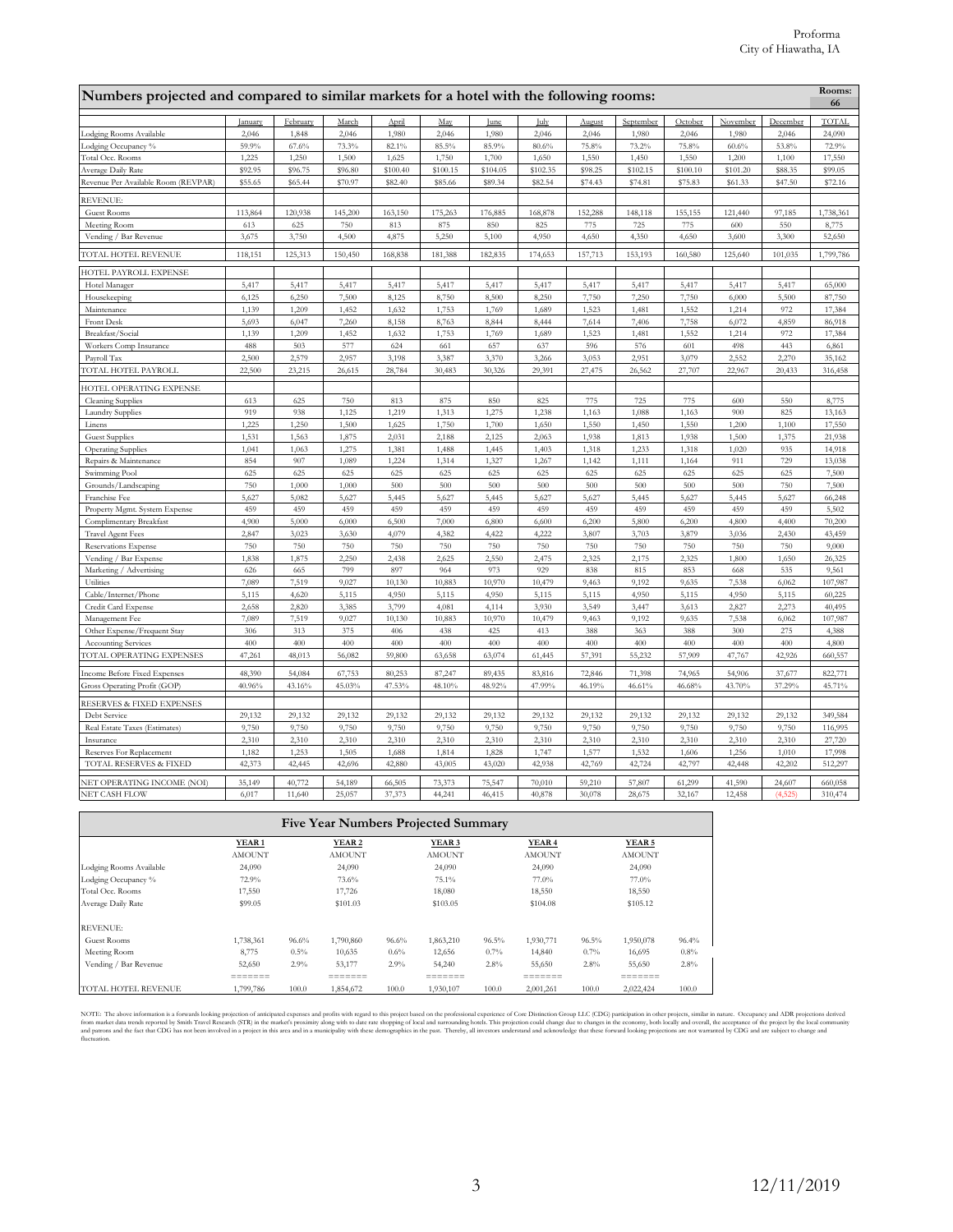| $\frac{0}{0}$<br>72.9%<br>96.59%<br>16.67%<br>2.93%<br>100%<br>3.61%<br>4.88%<br>0.97%<br>4.83%<br>0.97%<br>0.36%<br>1.95% | The following statistics are preliminary projection based on assumed costs of prototypical hotel.<br>Year 2<br>24,090<br>73.6%<br>17,726<br>\$101.03<br>\$74.34<br>1,790,860<br>10,635<br>53,177<br>1,854,672<br>65,975<br>90,383<br>35,817<br>89,526 | $\frac{0}{0}$<br>73.6%<br>96.56%<br>20.00%<br>2.87%<br>100%<br>3.56%<br>4.87%                                       | Year 3<br>24,090<br>75.1%<br>18,080<br>\$103.05<br>\$77.34<br>1,863,210<br>12,656<br>54,240<br>1,930,107         | $\frac{0}{0}$<br>75.1%<br>96.53%<br>23.33%<br>2.81%<br>100%                                                          | Year <sub>4</sub><br>24,090<br>77.0%<br>18,550<br>\$104.08<br>\$80.15<br>1,930,771<br>14,840<br>55,650<br>2,001,261 | $\frac{0}{0}$<br>77.0%<br>96.48%<br>26.67%<br>2.78%<br>100%                                                          | 66<br>Year 5<br>24,090<br>77.0%<br>18,550<br>\$105.12<br>\$80.95<br>1,950,078<br>16,695<br>55,650<br>2,022,424   | $\frac{0}{0}$<br>77.0%<br>96.42%<br>30.00%<br>2.75%                                                                  |
|----------------------------------------------------------------------------------------------------------------------------|-------------------------------------------------------------------------------------------------------------------------------------------------------------------------------------------------------------------------------------------------------|---------------------------------------------------------------------------------------------------------------------|------------------------------------------------------------------------------------------------------------------|----------------------------------------------------------------------------------------------------------------------|---------------------------------------------------------------------------------------------------------------------|----------------------------------------------------------------------------------------------------------------------|------------------------------------------------------------------------------------------------------------------|----------------------------------------------------------------------------------------------------------------------|
|                                                                                                                            |                                                                                                                                                                                                                                                       |                                                                                                                     |                                                                                                                  |                                                                                                                      |                                                                                                                     |                                                                                                                      |                                                                                                                  |                                                                                                                      |
|                                                                                                                            |                                                                                                                                                                                                                                                       |                                                                                                                     |                                                                                                                  |                                                                                                                      |                                                                                                                     |                                                                                                                      |                                                                                                                  |                                                                                                                      |
|                                                                                                                            |                                                                                                                                                                                                                                                       |                                                                                                                     |                                                                                                                  |                                                                                                                      |                                                                                                                     |                                                                                                                      |                                                                                                                  |                                                                                                                      |
|                                                                                                                            |                                                                                                                                                                                                                                                       |                                                                                                                     |                                                                                                                  |                                                                                                                      |                                                                                                                     |                                                                                                                      |                                                                                                                  |                                                                                                                      |
|                                                                                                                            |                                                                                                                                                                                                                                                       |                                                                                                                     |                                                                                                                  |                                                                                                                      |                                                                                                                     |                                                                                                                      |                                                                                                                  |                                                                                                                      |
|                                                                                                                            |                                                                                                                                                                                                                                                       |                                                                                                                     |                                                                                                                  |                                                                                                                      |                                                                                                                     |                                                                                                                      |                                                                                                                  |                                                                                                                      |
|                                                                                                                            |                                                                                                                                                                                                                                                       |                                                                                                                     |                                                                                                                  |                                                                                                                      |                                                                                                                     |                                                                                                                      |                                                                                                                  |                                                                                                                      |
|                                                                                                                            |                                                                                                                                                                                                                                                       |                                                                                                                     |                                                                                                                  |                                                                                                                      |                                                                                                                     |                                                                                                                      |                                                                                                                  |                                                                                                                      |
|                                                                                                                            |                                                                                                                                                                                                                                                       |                                                                                                                     |                                                                                                                  |                                                                                                                      |                                                                                                                     |                                                                                                                      |                                                                                                                  |                                                                                                                      |
|                                                                                                                            |                                                                                                                                                                                                                                                       |                                                                                                                     |                                                                                                                  |                                                                                                                      |                                                                                                                     |                                                                                                                      |                                                                                                                  | 100%                                                                                                                 |
|                                                                                                                            |                                                                                                                                                                                                                                                       |                                                                                                                     |                                                                                                                  |                                                                                                                      |                                                                                                                     |                                                                                                                      |                                                                                                                  |                                                                                                                      |
|                                                                                                                            |                                                                                                                                                                                                                                                       |                                                                                                                     | 66,965                                                                                                           | 3.47%                                                                                                                | 67,969                                                                                                              | 3.40%                                                                                                                | 68,989                                                                                                           | 3.41%                                                                                                                |
|                                                                                                                            |                                                                                                                                                                                                                                                       |                                                                                                                     | 93,094                                                                                                           | 4.82%                                                                                                                | 95,887                                                                                                              | 4.79%                                                                                                                | 98,763                                                                                                           | 4.88%                                                                                                                |
|                                                                                                                            |                                                                                                                                                                                                                                                       | 1.93%                                                                                                               | 46,580                                                                                                           | 2.41%                                                                                                                | 48,269                                                                                                              | 2.41%                                                                                                                | 48,752                                                                                                           | 2.41%                                                                                                                |
|                                                                                                                            |                                                                                                                                                                                                                                                       | 4.83%                                                                                                               | 92,211                                                                                                           | 4.78%                                                                                                                | 94,978                                                                                                              | 4.75%                                                                                                                | 97,827                                                                                                           | 4.84%                                                                                                                |
|                                                                                                                            | 17,905                                                                                                                                                                                                                                                | 0.97%<br>0.38%                                                                                                      | 18,442<br>7,471                                                                                                  | 0.96%<br>0.39%                                                                                                       | 18,996<br>7,678                                                                                                     | 0.95%                                                                                                                | 19,565<br>7,858                                                                                                  | 0.97%<br>0.39%                                                                                                       |
|                                                                                                                            | 7,043<br>38,331                                                                                                                                                                                                                                       | 2.07%                                                                                                               | 40,595                                                                                                           | 2.10%                                                                                                                | 41,722                                                                                                              | 0.38%<br>2.08%                                                                                                       | 42,719                                                                                                           | 2.11%                                                                                                                |
| 17.56%                                                                                                                     | 344,979                                                                                                                                                                                                                                               | 18.60%                                                                                                              | 365,359                                                                                                          | 18.93%                                                                                                               | 375,498                                                                                                             | 18.76%                                                                                                               | 384,474                                                                                                          | 19.01%                                                                                                               |
|                                                                                                                            |                                                                                                                                                                                                                                                       |                                                                                                                     |                                                                                                                  |                                                                                                                      |                                                                                                                     |                                                                                                                      |                                                                                                                  |                                                                                                                      |
| 0.49%                                                                                                                      | 8,863                                                                                                                                                                                                                                                 | 0.48%                                                                                                               | 9,040                                                                                                            | 0.47%                                                                                                                | 9,275                                                                                                               | 0.46%                                                                                                                | 9,275                                                                                                            | 0.46%                                                                                                                |
| 0.73%                                                                                                                      | 13,294                                                                                                                                                                                                                                                | 0.72%                                                                                                               | 13,560                                                                                                           | 0.70%                                                                                                                | 13,913                                                                                                              | 0.70%                                                                                                                | 13,913                                                                                                           | 0.69%<br>0.92%                                                                                                       |
| 1.22%                                                                                                                      |                                                                                                                                                                                                                                                       |                                                                                                                     |                                                                                                                  |                                                                                                                      |                                                                                                                     |                                                                                                                      |                                                                                                                  | 1.15%                                                                                                                |
| 0.83%                                                                                                                      | 15,067                                                                                                                                                                                                                                                | 0.81%                                                                                                               | 15,368                                                                                                           | 0.80%                                                                                                                | 15,768                                                                                                              | 0.79%                                                                                                                | 15,768                                                                                                           | 0.78%                                                                                                                |
| 0.72%                                                                                                                      | 17,909                                                                                                                                                                                                                                                | 0.97%                                                                                                               | 27,948                                                                                                           | 1.45%                                                                                                                | 38,615                                                                                                              | 1.93%                                                                                                                | 39,002                                                                                                           | 1.93%                                                                                                                |
| 0.42%                                                                                                                      | 8,250                                                                                                                                                                                                                                                 | 0.44%                                                                                                               | 9,075                                                                                                            | 0.47%                                                                                                                | 10,436                                                                                                              | 0.52%                                                                                                                | 12,524                                                                                                           | 0.62%                                                                                                                |
|                                                                                                                            |                                                                                                                                                                                                                                                       |                                                                                                                     |                                                                                                                  |                                                                                                                      |                                                                                                                     |                                                                                                                      |                                                                                                                  | 0.42%                                                                                                                |
|                                                                                                                            |                                                                                                                                                                                                                                                       |                                                                                                                     |                                                                                                                  |                                                                                                                      |                                                                                                                     |                                                                                                                      |                                                                                                                  | 3.28%<br>0.29%                                                                                                       |
| 3.90%                                                                                                                      | 70,902                                                                                                                                                                                                                                                | 3.82%                                                                                                               | 72,320                                                                                                           | 3.75%                                                                                                                | 74,200                                                                                                              | 3.71%                                                                                                                | 74,200                                                                                                           | 3.67%                                                                                                                |
| 2.41%                                                                                                                      | 44,771                                                                                                                                                                                                                                                | 2.41%                                                                                                               | 46,580                                                                                                           | 2.41%                                                                                                                | 48,269                                                                                                              | 2.41%                                                                                                                | 48,752                                                                                                           | 2.41%                                                                                                                |
| 0.50%                                                                                                                      | 9,180                                                                                                                                                                                                                                                 | 0.49%                                                                                                               | 9,364                                                                                                            | 0.49%                                                                                                                | 9,551                                                                                                               | 0.48%                                                                                                                | 9,742                                                                                                            | 0.48%                                                                                                                |
| 1.46%                                                                                                                      | 26,588                                                                                                                                                                                                                                                | 1.43%                                                                                                               | 27,120                                                                                                           | 1.41%                                                                                                                | 27,825                                                                                                              | 1.39%                                                                                                                | 27,825                                                                                                           | 1.38%                                                                                                                |
|                                                                                                                            |                                                                                                                                                                                                                                                       |                                                                                                                     |                                                                                                                  |                                                                                                                      |                                                                                                                     |                                                                                                                      |                                                                                                                  | 0.53%<br>6.00%                                                                                                       |
|                                                                                                                            |                                                                                                                                                                                                                                                       |                                                                                                                     |                                                                                                                  |                                                                                                                      |                                                                                                                     |                                                                                                                      |                                                                                                                  | 3.35%                                                                                                                |
| 2.25%                                                                                                                      | 41,730                                                                                                                                                                                                                                                | 2.25%                                                                                                               | 43,427                                                                                                           | 2.25%                                                                                                                | 45,028                                                                                                              | 2.25%                                                                                                                | 45,505                                                                                                           | 2.25%                                                                                                                |
| $6.00\%$                                                                                                                   | 111,280                                                                                                                                                                                                                                               | $6.00\%$                                                                                                            | 115,806                                                                                                          | $6.00\%$                                                                                                             | 120,076                                                                                                             | $6.00\%$                                                                                                             | 121,345                                                                                                          | $6.00\%$                                                                                                             |
| 0.24%                                                                                                                      | 4,431                                                                                                                                                                                                                                                 | 0.24%                                                                                                               | 4,520                                                                                                            | 0.23%                                                                                                                | 4,638                                                                                                               | 0.23%                                                                                                                | 4,638                                                                                                            | 0.23%                                                                                                                |
|                                                                                                                            |                                                                                                                                                                                                                                                       |                                                                                                                     |                                                                                                                  |                                                                                                                      |                                                                                                                     |                                                                                                                      |                                                                                                                  | 0.27%<br>37.08%                                                                                                      |
|                                                                                                                            |                                                                                                                                                                                                                                                       |                                                                                                                     |                                                                                                                  |                                                                                                                      |                                                                                                                     |                                                                                                                      |                                                                                                                  |                                                                                                                      |
|                                                                                                                            |                                                                                                                                                                                                                                                       |                                                                                                                     |                                                                                                                  |                                                                                                                      |                                                                                                                     |                                                                                                                      |                                                                                                                  | 43.90%                                                                                                               |
|                                                                                                                            |                                                                                                                                                                                                                                                       |                                                                                                                     |                                                                                                                  |                                                                                                                      |                                                                                                                     |                                                                                                                      |                                                                                                                  |                                                                                                                      |
| 6.50%                                                                                                                      | 116,995                                                                                                                                                                                                                                               | 6.31%                                                                                                               | 116,995                                                                                                          | 6.06%                                                                                                                | 116,995                                                                                                             | 5.85%                                                                                                                | 116,995                                                                                                          | 5.78%                                                                                                                |
| 1.54%                                                                                                                      | 28,274                                                                                                                                                                                                                                                | 1.52%                                                                                                               | 28,840                                                                                                           | 1.49%                                                                                                                | 29,417                                                                                                              | 1.47%                                                                                                                | 30,005                                                                                                           | 1.48%                                                                                                                |
|                                                                                                                            |                                                                                                                                                                                                                                                       |                                                                                                                     |                                                                                                                  |                                                                                                                      |                                                                                                                     |                                                                                                                      |                                                                                                                  | $4.00\%$                                                                                                             |
| 36.70%                                                                                                                     | 666,006                                                                                                                                                                                                                                               | 35.91%                                                                                                              | 669,785                                                                                                          | 34.70%                                                                                                               | 676,701                                                                                                             | 33.81%                                                                                                               | 660,044                                                                                                          | 32.64%                                                                                                               |
| 12.78%                                                                                                                     | 223,190                                                                                                                                                                                                                                               | 12.03%                                                                                                              | 216,060                                                                                                          | 11.19%                                                                                                               | 208,528                                                                                                             | 10.42%                                                                                                               | 200,572                                                                                                          | 9.92%                                                                                                                |
| 6.65%                                                                                                                      | 126,394                                                                                                                                                                                                                                               | 6.81%                                                                                                               | 133,524                                                                                                          | 6.92%                                                                                                                | 141,056                                                                                                             | 7.05%                                                                                                                | 149,012                                                                                                          | 7.37%                                                                                                                |
| 17.28%                                                                                                                     | \$316,422                                                                                                                                                                                                                                             | 17.06%                                                                                                              | \$320,201                                                                                                        | 16.59%                                                                                                               | \$327,117                                                                                                           | 16.35%                                                                                                               | \$310,459                                                                                                        | 15.35%                                                                                                               |
| 10.91%                                                                                                                     | 11.10%                                                                                                                                                                                                                                                |                                                                                                                     |                                                                                                                  |                                                                                                                      |                                                                                                                     |                                                                                                                      |                                                                                                                  |                                                                                                                      |
| 15.11%                                                                                                                     | 15.54%                                                                                                                                                                                                                                                |                                                                                                                     | 11.24%<br>15.92%                                                                                                 |                                                                                                                      | 11.48%<br>16.43%                                                                                                    |                                                                                                                      | 10.89%<br>16.12%                                                                                                 |                                                                                                                      |
| 823,260                                                                                                                    | 0.98%<br>0.42%<br>3.68%<br>0.31%<br>0.53%<br>6.00%<br>3.35%<br>0.27%<br>36.70%<br>45.74%<br>$1.00\%$                                                                                                                                                  | 17,726<br>22,157<br>7,725<br>66,248<br>5,612<br>9,850<br>111,280<br>62,062<br>4,946<br>679,871<br>829,822<br>18,547 | 0.96%<br>1.19%<br>0.42%<br>3.57%<br>0.30%<br>0.53%<br>$6.00\%$<br>3.35%<br>0.27%<br>36.66%<br>44.74%<br>$1.00\%$ | 18,080<br>22,600<br>7,957<br>66,248<br>5,724<br>10,248<br>115,806<br>64,586<br>5,148<br>710,525<br>854,222<br>38,602 | 0.94%<br>1.17%<br>0.41%<br>3.43%<br>0.30%<br>0.53%<br>$6.00\%$<br>3.35%<br>0.27%<br>36.81%<br>44.26%<br>$2.00\%$    | 18,550<br>23,188<br>8,195<br>66,248<br>5,839<br>10,619<br>120,076<br>66,967<br>5,337<br>742,612<br>883,150<br>60,038 | 0.93%<br>1.16%<br>0.41%<br>3.31%<br>0.29%<br>0.53%<br>$6.00\%$<br>3.35%<br>0.27%<br>37.11%<br>44.13%<br>$3.00\%$ | 18,550<br>23,188<br>8,441<br>66,248<br>5,956<br>10,725<br>121,345<br>67,675<br>5,394<br>750,009<br>887,941<br>80,897 |